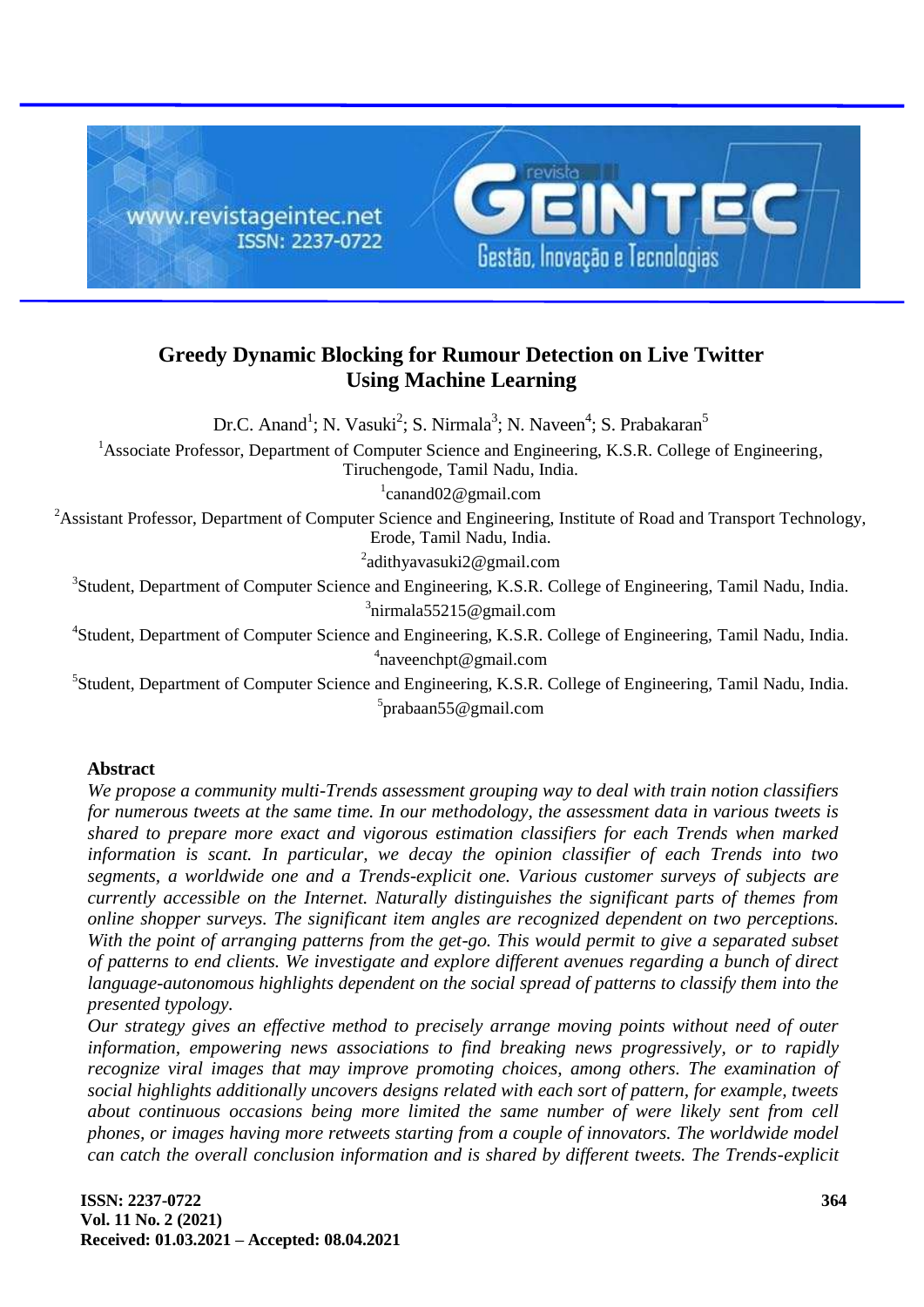*Greedy and Dynamic Blocking Algorithms model can catch the particular assessment articulations in each Trend. Likewise, we remove Trends-explicit feeling information from both marked and unlabeled examples in each Trend and use it to improve the learning of Trends-explicit notion classifiers.*

**Key-words:** Greedy Dynamic Blocking, Data Mining, Trends Utilizing.

### **1. Introduction**

#### **Web Opinion Data Mining Concept**

The advancement of Web 2.0 sites, client created content (UGC, for example, item surveys, online journals, micro blogs, etc., has been developing violently. Mining the notion data in the enormous client produced substance can help sense the general's assessments towards different points, for example, subjects, brands, debacles, occasions, VIPs, etc., and is valuable in numerous applications. For instance, specialists have discovered that breaking down the assessments in tweets can possibly foresee variety of financial exchange costs and official political decision results. Ordering the conclusions of monstrous microblog messages is likewise useful to substitute or enhance customary surveying, which is costly and tedious. Item survey assessment investigation can assist organizations with improving their subjects and administrations, and assist clients with settling on more educated choices. Dissecting the estimations of client produced content is additionally demonstrated valuable for client premium mining, customized suggestion, social promoting, client connection the executives, and emergency the board. Along these lines, supposition arrangement is a hot exploration point in both modern and scholarly fields. A natural answer for this issue is to prepare a tweet specific assessment classifier for each Trends utilizing the marked examples of this Trends.

#### **Outline of Data Mining**

Information mining (in some cases called information or information disclosure) is the movement of investigations information from unique points of view and truncation into valuable information data that can be utilized grow the income, decrease cost and both. Information mining programming is individual various consistent devices for dissecting the data's. It permits the clients to broke down information from different measurements or points and survey the affiliations perceived. Actually, the information mining is the cycle of choice connections or examples between fields in immense social information bases.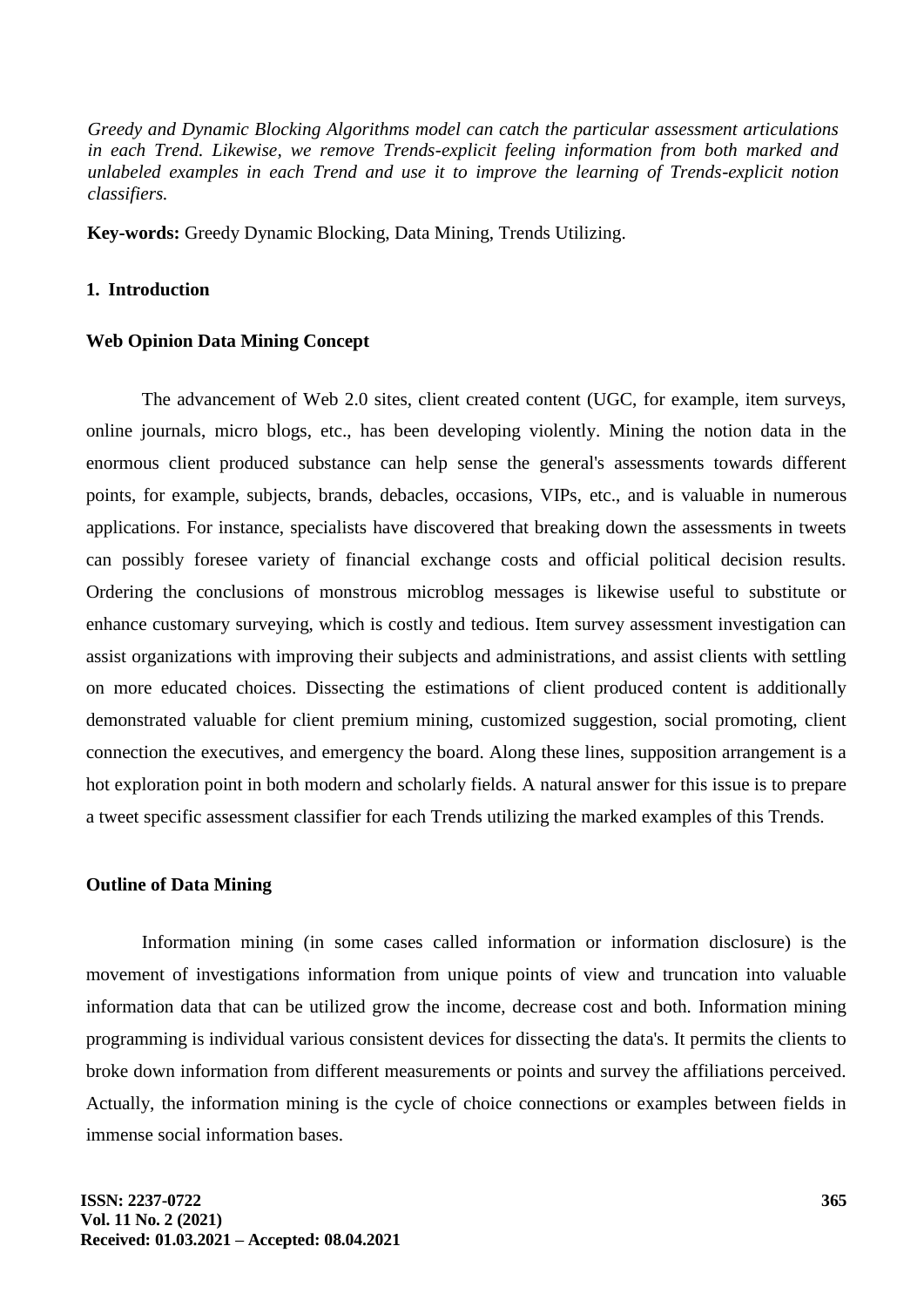#### **Data Mining Techniques**

While huge scope data innovation have been growing piece of exchange and insightful frameworks. Information mining programming breaks down connections and examples in put away exchange information dependent on delivery end client questions.

#### **Overview of Datamining**

Information mining is the expectation apparatus for enormous data sets it serves to huge association center around the more significant information's in their information stockrooms. It's an apparatus to foresee the forthcoming patterns, permitting association/business to settle on hands on information driven choices. The modernized, planned examinations introduced by information mining push forward of the investigations past measures gave by customary apparatuses common of choice emotionally supportive networks. That customarily was to time taken cycle to determine the business questions. The shrouded designs in source data set, disclosure anticipating data specialists potentially miss since it lies outside their desires.

### **The Scope of Data Mining**

Extent of information mining to gets from certain similitudes among looking for extremely valuable industry data in a tremendous data set. For instance, to find the connected points in gigabytes of store up scanner information and digging a mountain for a layer of valuable information. Find shrewdly examining precisely esteem dwells commonly measure need filtering through an amount of materials. In the information mining innovation executed a few open doors by giving these capacities:-

Computerized forecast of patterns and practices. Information mining innovation is the cycle of choice anticipating information in enormous data sets. Questions that typically necessary wide active examination would now be able to be addressed straightforwardly from the information rapidly. A standard case of a prescient difficulty is focused on advertising. It utilizes the information on point of reference special mailings to perceive the objectives fundamentally expected to exploit return on endeavor in future mailings. Past prescient is bother incorporates separate bankruptcy and different types of dodge, and distinguishing sections of an occupants liable to respond likewise to given procedures.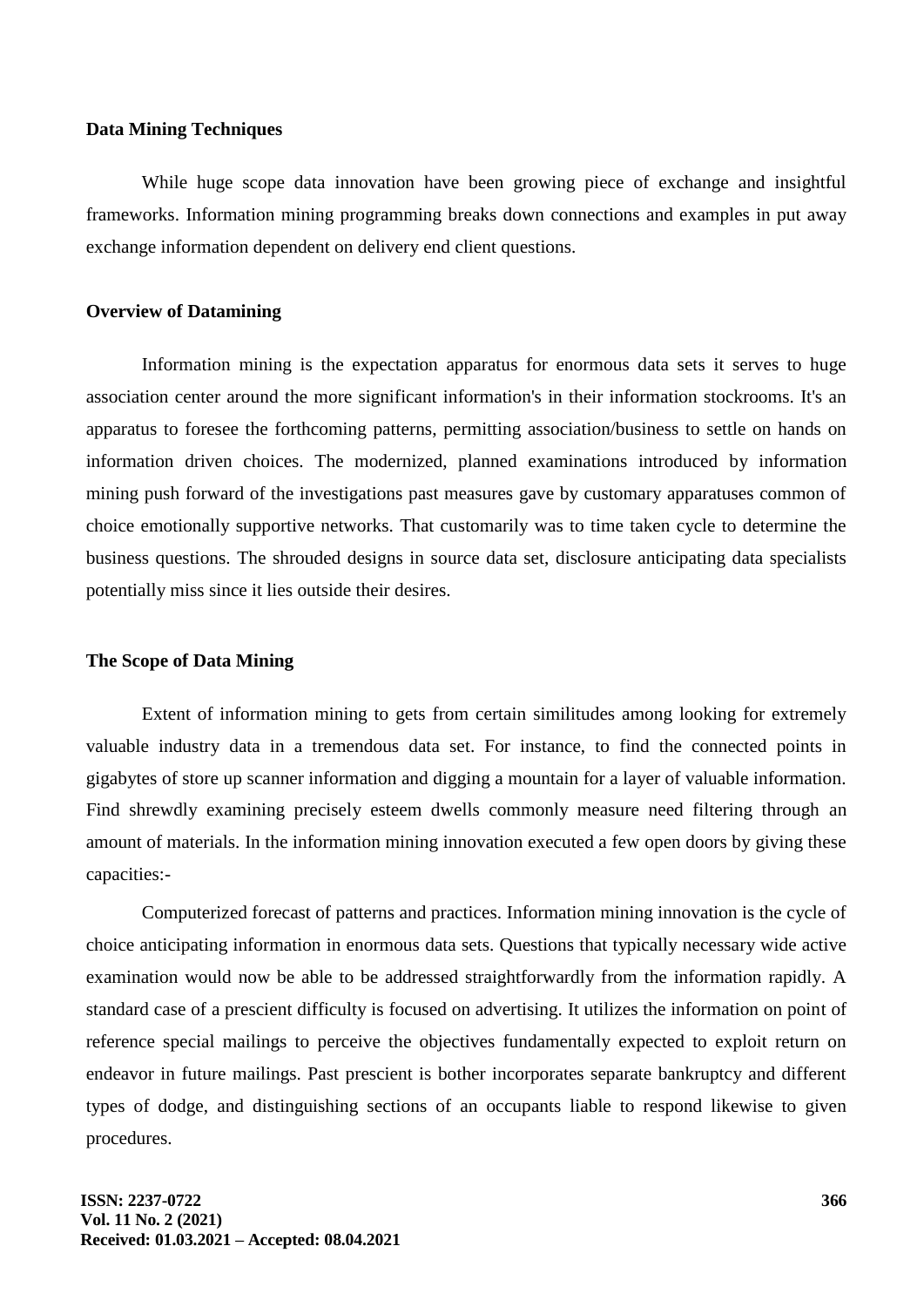#### **2. Related Work**

Bo Pang, has proposed A significant piece of our data gathering conduct has consistently been to discover other's opinion. With the developing accessibility and ubiquity of assessment rich assets, for example, online survey locales and individual web journals, new chances and difficulties emerge as individuals presently can, and do, effectively use data advancements to search out and comprehend the assessments of others. The unexpected ejection of movement in the zone of feeling mining and slant examination, which manages the computational treatment of assessment, conclusion, and subjectivity in content, has consequently happened at any rate to some extent as an immediate reaction to the flood of revenue in new frameworks that manage sentiments as a five star object.

Johan Bollen, has proposed We play out an assessment examination of all tweets distributed on the micro blogging stage Twitter in the second 50% of 2008. We utilize a psychometric instrument to remove six disposition states (pressure, melancholy, outrage, energy, exhaustion, disarray) from the accumulated Twitter content and register a six-dimensional temperament vector for every day in the timetable. We contrast our outcomes with a record of well known occasions assembled from media and sources. We find that occasions in the social, political, social and financial circle do have a huge, quick and exceptionally explicit impact on the different components of public disposition. We conjecture that enormous scope examinations of disposition can give a strong stage to demonstrate aggregate emotive patterns as far as their prescient incentive with respect to existing social just as financial markers. Microblogging is an inexorably well known type of correspondence on the web. It permits clients to communicate brief content updates to general society or to a chose gathering of contacts.

Brendan O'Connor, has proposed We interface proportions of general feeling estimated from surveys with conclusion estimated from text. We investigate a few overviews on customer certainty and political assessment over the 2008 to 2009 period, and discover they relate to slant word frequencies in contemporaneous Twitter messages. While our outcomes fluctuate across datasets, in a few cases the connections are as high as 80%, and catch significant huge scope patterns. The outcomes feature the capability of text streams as a substitute and supplement for customary surveying. On the off chance that we need to know, say, the degree to which the U.S. populace likes or abhorrences Barack Obama, a conspicuous activity is to request an irregular example from individuals (i.e., survey). Overview and surveying procedure, broadly created through the twentieth century (Krosnick, Judd, and Wittenbrink), gives various instruments and strategies to achieve delegate general feeling estimation.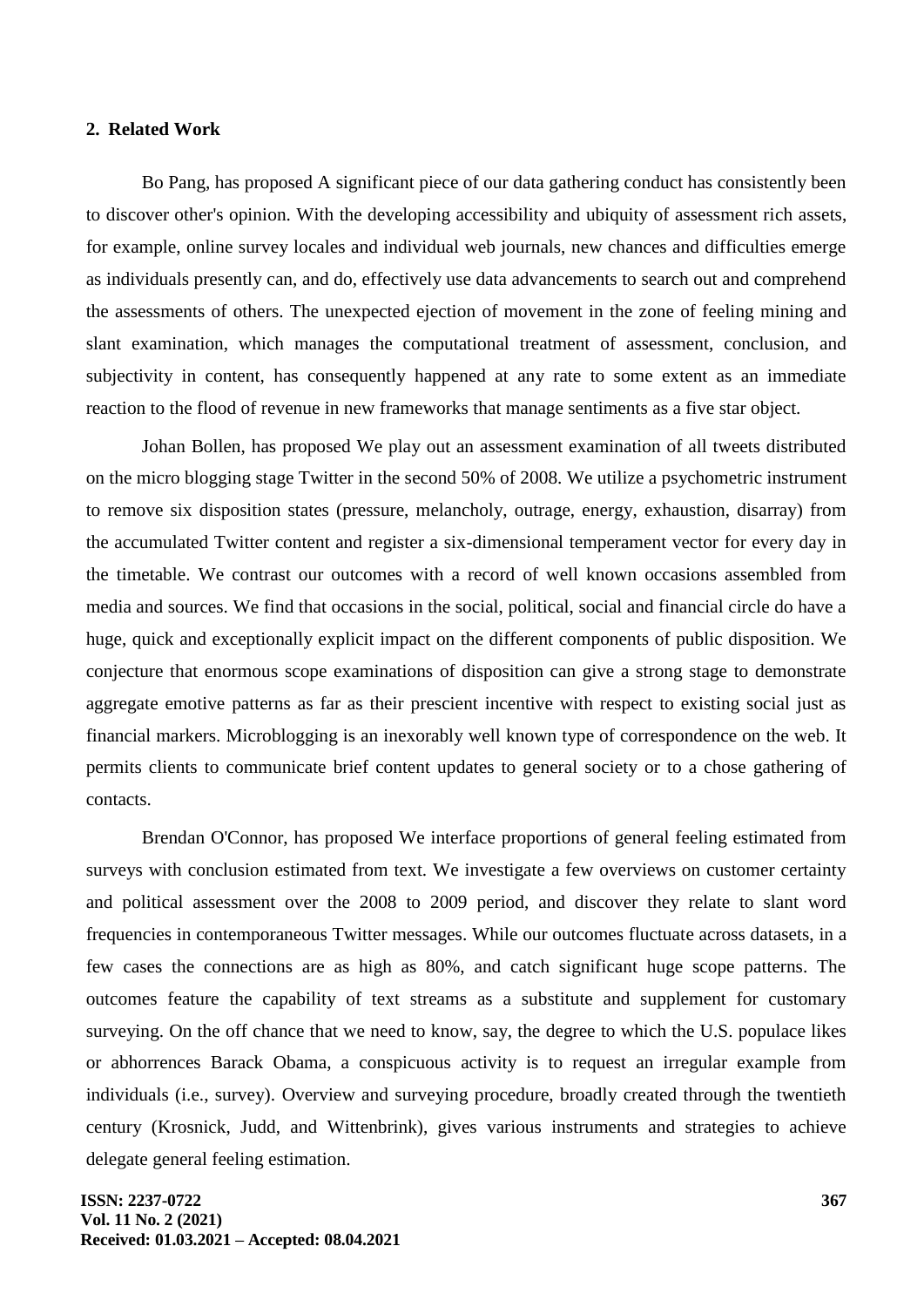Minqing Hu, has proposed Merchants selling points on the Web regularly request that their clients audit the themes that they have bought and the related administrations. As online business is getting increasingly well known, the quantity of client surveys that an item gets develops quickly. For a well known item, the quantity of surveys can be in hundreds or even thousands. This makes it hard for a likely client to peruse them to settle on an educated choice on whether to buy the item. It additionally makes it hard for the maker of the item to follow along and to oversee client feelings. For the producer, there are extra challenges on the grounds that numerous trader destinations may sell a similar item and the maker regularly creates numerous sorts of subjects. In this exploration, we plan to mine and to sum up all the client surveys of an item. This rundown task is not quite the same as conventional content synopsis since we just mine the highlights of the item on which the clients have communicated their suppositions and whether the feelings are good or negative.

Tao Chen and Ruifeng Xu, has proposed In item surveys, it is seen that the circulation of extremity appraisals over audits composed by various clients or assessed dependent on various themes are frequently slanted in reality. Thusly, fusing client and item data would be useful for the assignment of notion characterization of audits. In any case, existing methodologies overlooked the transient idea of surveys posted by a similar client or assessed on a similar item. We contend that the fleeting relations of surveys may be possibly valuable for learning client and item installing and consequently propose utilizing a grouping model to insert these worldly relations into client and item portrayals in order to improve the exhibition of report level estimation examination.

Yingcai Wu, has proposed It is significant for various applications, for example, government and business knowledge to investigate and investigate the dispersion of general suppositions via online media. In any case, the fast proliferation and extraordinary variety of general sentiments via online media present incredible difficulties to successful investigation of feeling dispersion. In this paper, we present a visual examination framework called Opinion Flow to enable experts to recognize feeling engendering designs and gather experiences. Enlivened by the data dispersion model and the hypothesis of specific presentation, we build up a sentiment dissemination model to estimated feeling proliferation among Twitter clients.

Bo Pang, has proposed Over the most recent couple of many years, twitter asyncronous frameworks have been utilized, among the numerous accessible arrangements, to moderate data and psychological over-burden issue by recommending related and applicable tweets to the clients. In this respects, various advances have been made to get a high-caliber and calibrated twitter asyncronous framework. In any case, architects face a few conspicuous issues and difficulties. In this work, we have contacted assortment of points like normal Language Processing, Text Classification, Feature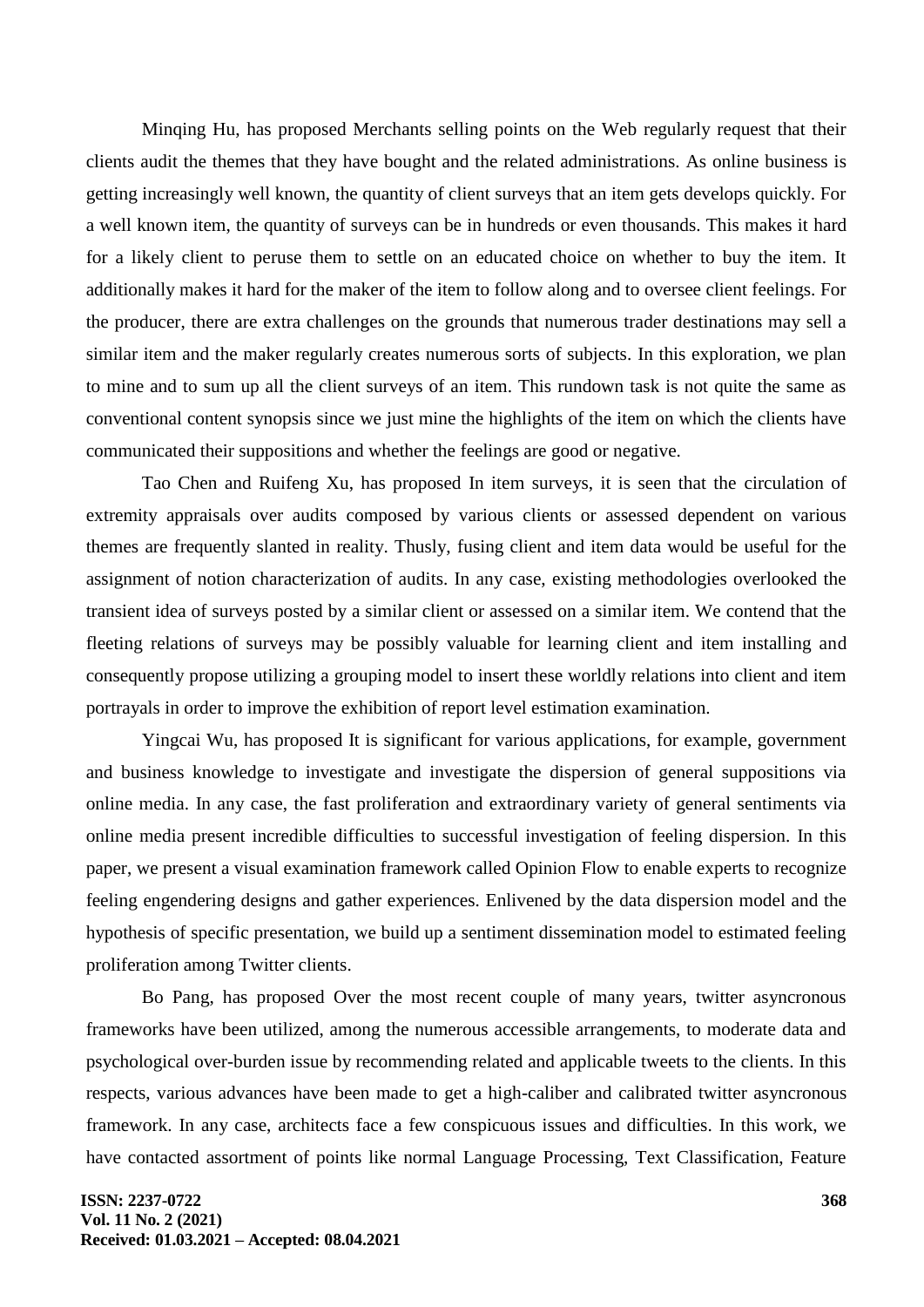determination, Feature positioning, and so forth Every single one of these subjects was utilized to use the enormous data moving through twitter.

#### **Tweets Rating Prediction**

In this module there are Greedy and Dynamic Blocking Algorithms twitter nonconcurrent framework procedures Proposed: avaricious algorithm.it is a live Content based methodology prescribes tweets like the client favored previously. Dynamic Greedy methodology recommends tweets that clients with comparative inclinations have loved previously. It can join both substance based and synergistic separating approaches. The proposed framework utilizes Greedy and Dynamic Blocking Algorithms approach. While offering proposals to every client, twitter offbeat framework plays out the accompanying two errands.

#### **Greedy & Dynamic Blocking Algorithms Tweet based Collaborative Filtering**

In this module utilizes the arrangement of tweets the dynamic client has evaluated and figures the closeness between these tweets and target tweets and afterward chooses N most comparable tweets. Tweets' relating similitudes are additionally registered. Utilizing the most comparable tweets, the forecast is figured. The data sifting module is liable for real recovery and determination of motion pictures from the film information base. In view of the information accumulated from the learning module, data separating measure is finished.

#### **Tweet Similarity Computation**

In this module the likeness calculation between two tweets a (target tweets) and b is to initially discover the clients who have appraised both of these tweets. There are number of various approaches to register closeness. The proposed framework utilizes changed cosine likeness technique which is more valuable because of the taking away the relating client normal from every co-appraised pair. Comparability between tweets an and b is given.

#### **Prediction Computation Module**

In this modules to get the forecasts weighted total methodology is utilized. Weighted total registers the expectation of target tweets for a client u by figuring the amount of appraisals given by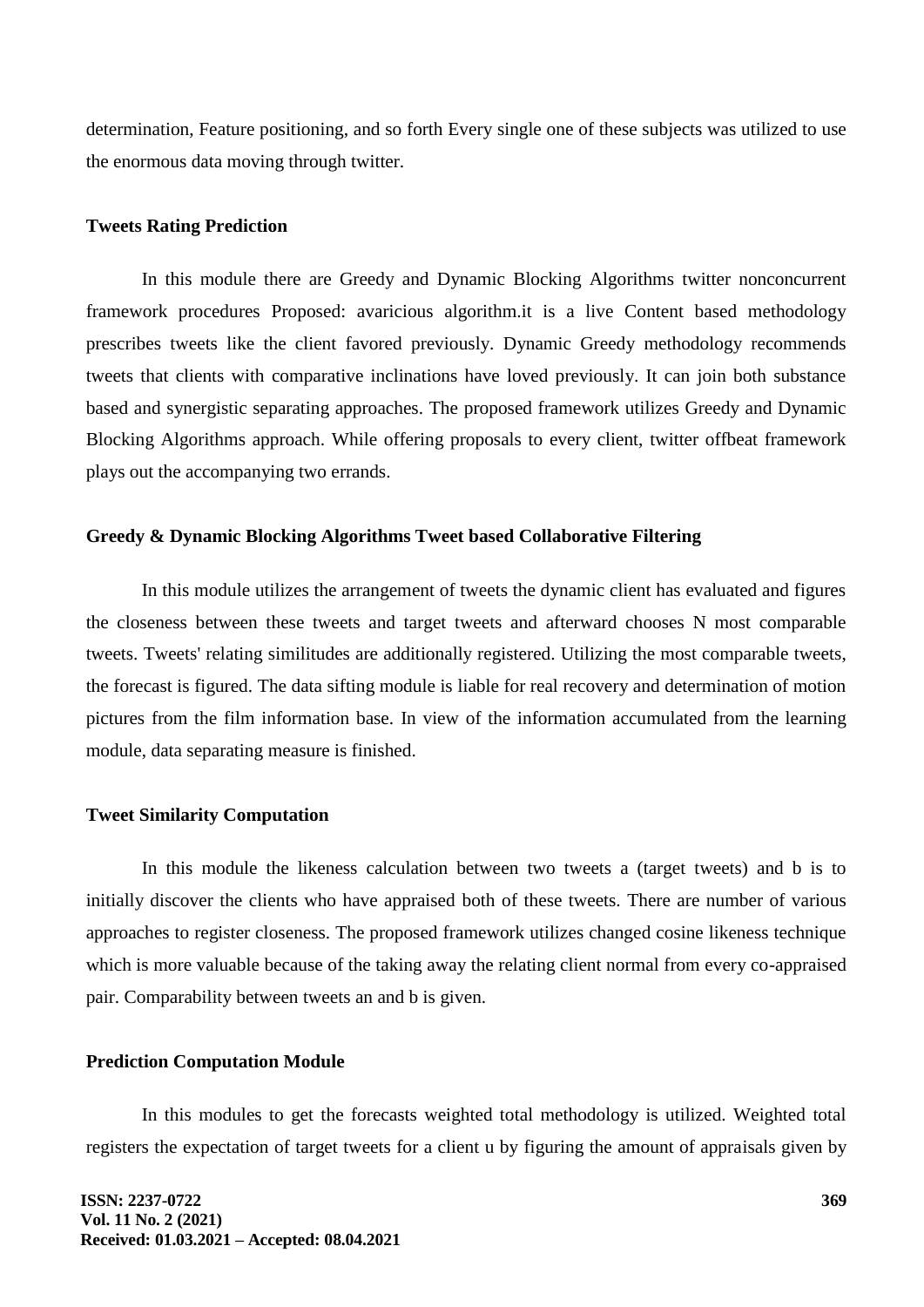the client on the tweets like objective tweets. Expectation on a tweets a for client u is given Content based procedure The utility for client u of tweets I is assessed dependent on the utilities allocated by client u to set of all tweets like tweets. Just the tweets with serious level of comparability to client's inclinations are would get suggested.

# **Trending Tweets Result Analysis Module**

In film data set creation module, data identified with client, motion pictures and evaluations has been put away in various tables. Accordingly framework can recover the information appropriately from data set and furthermore get film appraisals unequivocally from the clients. In tweets based synergistic sifting procedure, tweets similitude calculation and expectation calculation modules have been actualized. Suggested records are created on non bought motion pictures of login client. So we have processed framework anticipated appraisals for all non-bought films of login client. To figure framework anticipated rating of target film, first we have acquired 5 most comparative tweets and afterward utilized weighted total methodology for rating expectation calculation. According to the 5-star size of rating, anticipated worth lies between 1 to 5. We have utilized Mean Absolute Error (MAE) exactness metric to assess the precision of anticipated evaluations by this module appeared in diagram.

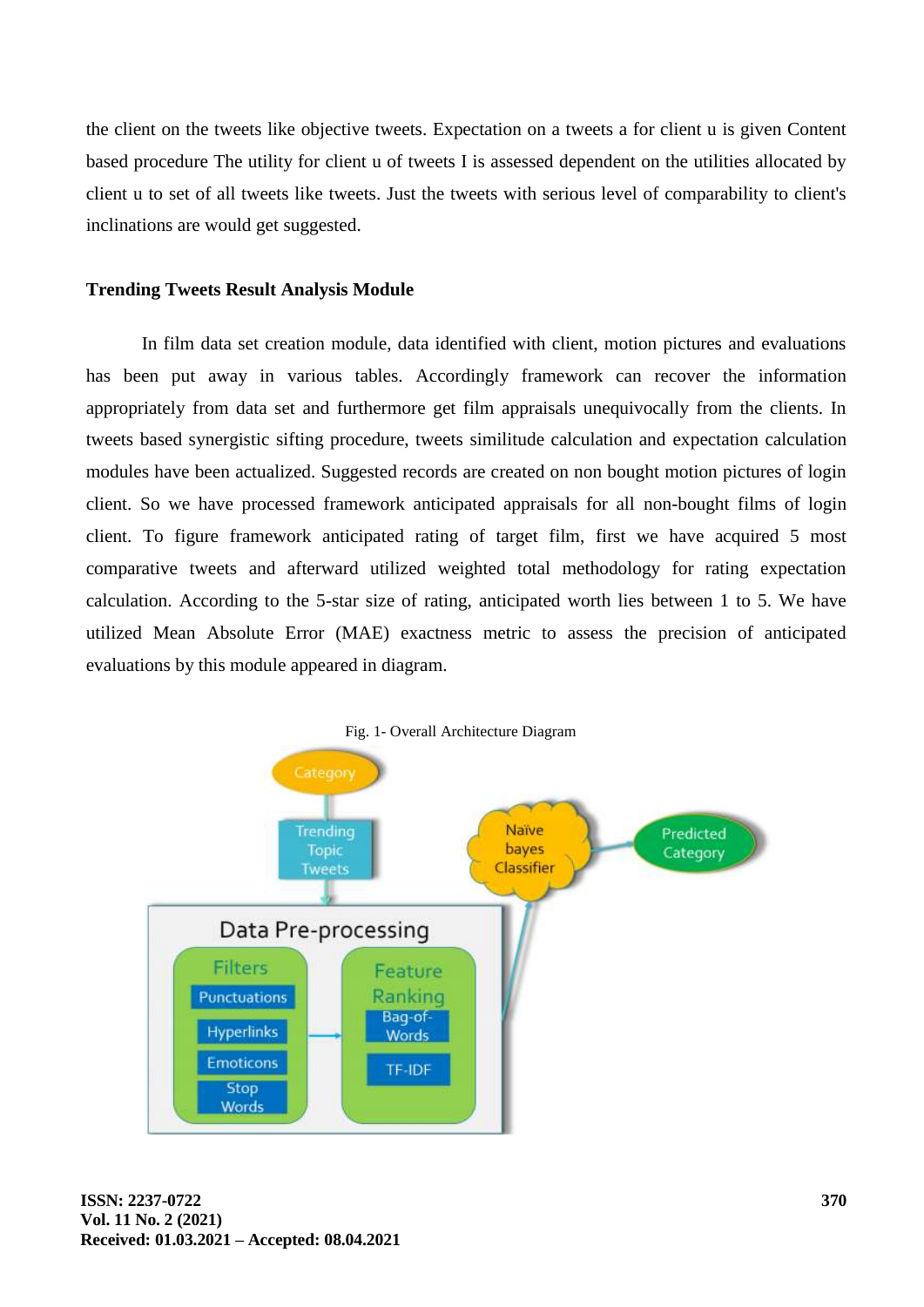#### **3. Experimental Setup**

For our examinations, we utilized mainstream devices, for example, WEKA and SPSS modeler. WEKA is a generally utilized AI device that underpins different displaying calculations for information preprocessing, bunching, grouping, relapse and highlight determination. SPSS modeler is mainstream information mining programming with interesting graphical UI and high expectation exactness. It is generally utilized in business showcasing, asset arranging, clinical examination, law implementation and public security. In all analyses, 10-crease cross-approval was utilized to assess the characterization precision. The Zero R classifier was utilized to get a pattern precision, which just predicts the dominant part class.

# **Text-based Classification**

Utilizing Naive Bayes Multinomial (NBM), Naive Bayes (NB), and Support Vector Machines (SVM-L) with straight pieces classifiers, we find that the exactness of grouping is an element of number of tweets and successive terms. Fig. 2 presents the correlation of arrangement precision utilizing various classifiers for text-based order. TD speaks to the pattern definition. Model $(x,y)$ speaks to classifier model used to characterize themes, with x number of tweets per subject and y top regular terms. For instance, NB(100,1000) speaks to the exactness utilizing NB classifier with 100 tweets for every subject and 1000 most continuous terms (from text-based demonstrating result).

# **Network-based Classification**

Presents the examination of grouping exactness utilizing various classifiers for network-based arrangement. Plainly, C5.0 choice tree classifier gives best arrangement exactness (70.96%) trailed by k-Nearest Neighbor (63.28%), Support Vector Machine (54.349%), Logistic Regression (53.457%). C5.0 choice tree classifier accomplishes 3.68 occasions higher exactness contrasted with the ZeroR pattern classifier. The 70.96% exactness is excellent thinking about that we order subjects into 18 classes. As far as we could possibly know, the quantity of classes utilized in our analysis is a lot bigger than the quantity of classes utilized in any previous examination works (two-class arrangement is the most well-known).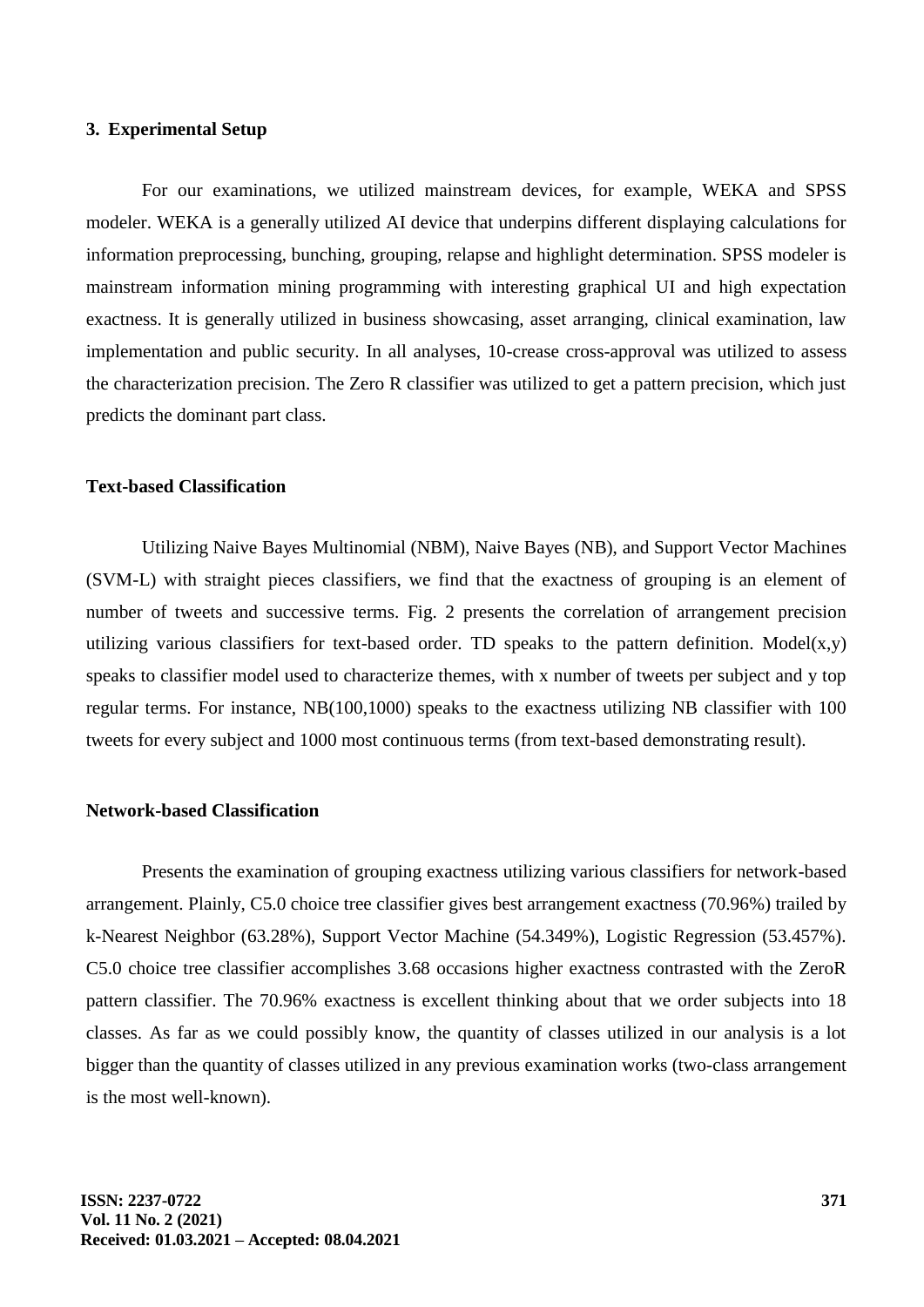



#### Labeling

# **4. Conclusion**

Over the most recent couple of many years, twitter asyncronous frameworks have been utilized, among the numerous accessible arrangements, to moderate data and psychological over-burden issue by recommending related and applicable tweets to the clients. In this respects, various advances have been made to get a high-caliber and calibrated twitter asyncronous framework. In any case, architects face a few conspicuous issues and difficulties. In this work, we have contacted assortment of points like normal Language Processing, Text Classification, Feature determination, Feature positioning, and so forth Every single one of these subjects was utilized to use the enormous data moving through twitter.

Understanding twitter was as significant as knowing the subjects being referred to. The consequences of the past investigations, driven us to the end that highlight choice is a totally need in a content grouping framework. This was demonstrated when we contrasted our outcomes and a framework that utilizes precisely the same dataset without highlight determination. We had the option to accomplish 33.14% and 28.67% improvement with sack of-words and TF-IDF scoring procedures correspondingly.